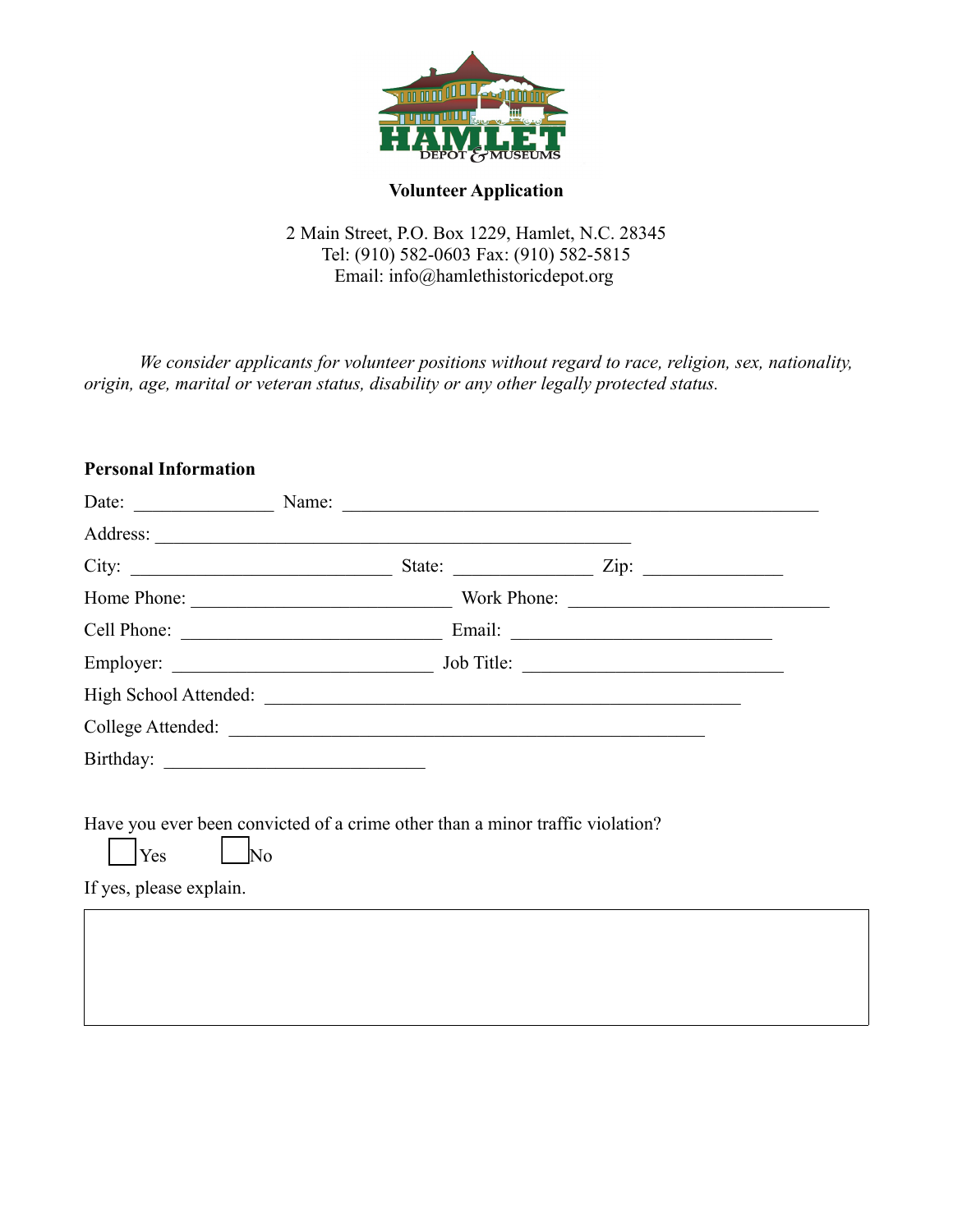### **Emergency Information**

Emergency Contact: \_\_\_\_\_\_\_\_\_\_\_\_\_\_\_\_\_\_\_\_\_\_\_\_\_\_\_\_\_\_\_\_\_\_\_\_\_\_\_\_\_\_\_\_\_\_\_\_\_\_\_

Phone: \_\_\_\_\_\_\_\_\_\_\_\_\_\_\_\_\_\_\_\_\_\_\_\_\_\_\_\_ Relationship: \_\_\_\_\_\_\_\_\_\_\_\_\_\_\_\_\_\_\_\_\_\_\_\_\_\_\_\_

Any health issues that we should be aware of?

# **Experience/Professional Information**

Please list your Educational Background/ Specialized Training.

Please list your relevant Professional and Volunteer Experience.

Please list special skills or interests that might relate to your volunteer work.

Please check interests in potential volunteer activities and positions suited for you.



Please list the days and times you are available to volunteer.